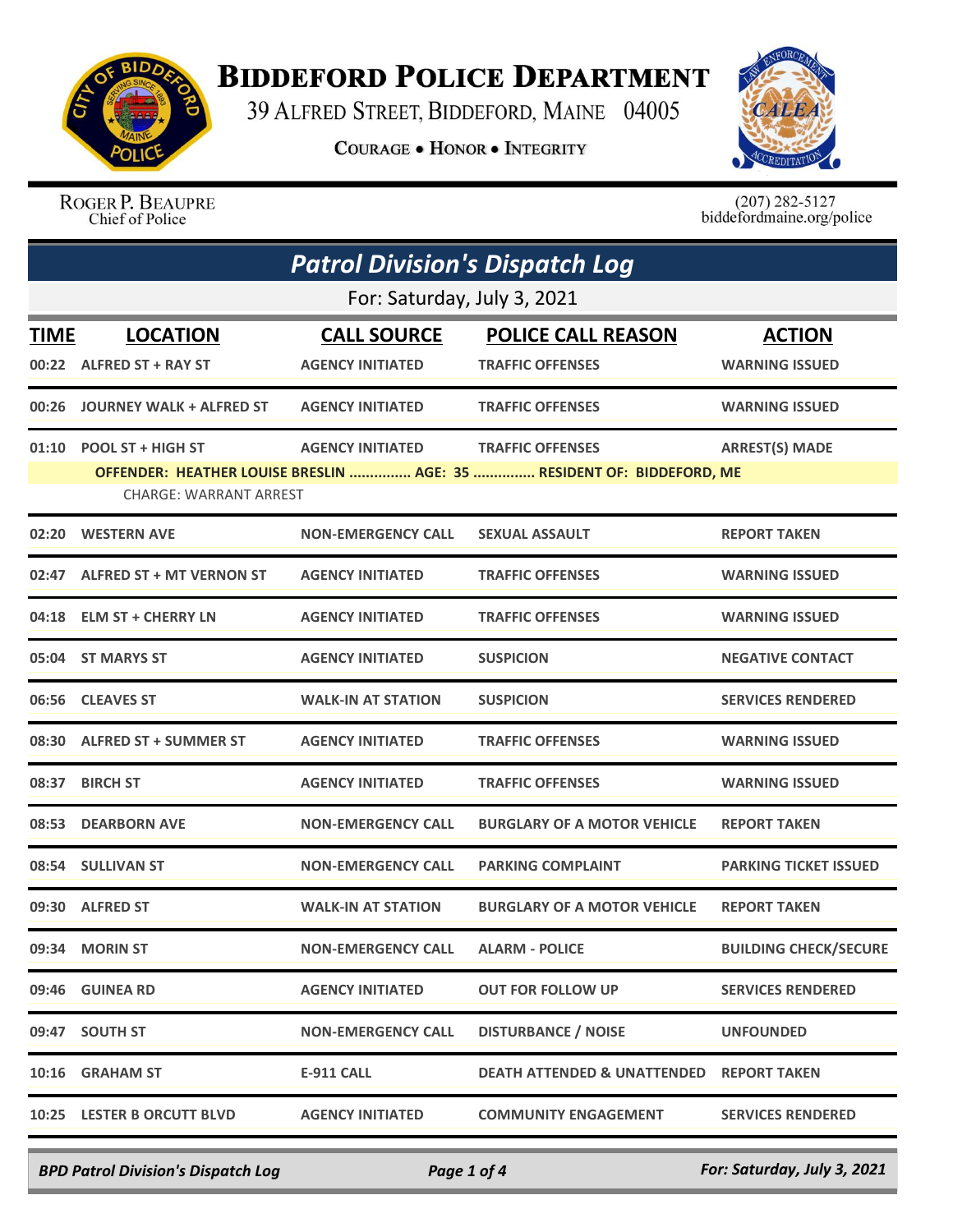| <b>TIME</b> | <b>LOCATION</b>                                  | <b>CALL SOURCE</b>             | <b>POLICE CALL REASON</b>                                     | <b>ACTION</b>            |  |
|-------------|--------------------------------------------------|--------------------------------|---------------------------------------------------------------|--------------------------|--|
|             | 10:29 BIRCH ST                                   | E-911 CALL                     | <b>TRESPASSING</b>                                            | <b>GONE ON ARRIVAL</b>   |  |
| 10:30       | MAIN ST                                          | <b>NON-EMERGENCY CALL</b>      | <b>CODES ENFORCEMENT</b>                                      | <b>SERVICES RENDERED</b> |  |
| 10:32       | <b>ELM ST + PRECOURT ST</b>                      | <b>NON-EMERGENCY CALL</b>      | <b>BOLO</b>                                                   | <b>NEGATIVE CONTACT</b>  |  |
| 10:41       | <b>RAYMOND ST + PAUL ST</b>                      | <b>E-911 CALL</b>              | <b>SUSPICION</b>                                              | <b>NEGATIVE CONTACT</b>  |  |
|             | 10:47 GUINEA RD                                  | <b>AGENCY INITIATED</b>        | <b>OUT FOR FOLLOW UP</b>                                      | <b>SERVICES RENDERED</b> |  |
|             | 11:06 SHAWS HILL DR                              | <b>NON-EMERGENCY CALL</b>      | <b>FRAUD / SCAM</b>                                           | <b>REPORT TAKEN</b>      |  |
|             | 11:16 FORTUNES ROCKS RD                          | <b>AGENCY INITIATED</b>        | <b>COMMUNITY ENGAGEMENT</b>                                   | <b>NO VIOLATION</b>      |  |
| 11:25       | <b>BEACH HOUSE LN</b>                            | <b>AGENCY INITIATED</b>        | <b>COMMUNITY ENGAGEMENT</b>                                   | <b>NO VIOLATION</b>      |  |
| 11:48       | <b>ELM ST</b>                                    | <b>NON-EMERGENCY CALL</b>      | <b>VEHICLE CRASH - POLICE ONLY</b>                            | <b>REPORT TAKEN</b>      |  |
|             | 11:54 ELM ST + PRECOURT ST                       | <b>E-911 CALL</b>              | <b>BOLO</b>                                                   | <b>SERVICES RENDERED</b> |  |
| 12:27       | <b>ALFRED ST</b>                                 | <b>WALK-IN AT STATION</b>      | <b>CHECK WELFARE</b>                                          | <b>SERVICES RENDERED</b> |  |
| 12:28       | <b>PIERSONS LN</b>                               | <b>E-911 CALL</b>              | <b>ANIMAL COMPLAINT</b>                                       | <b>WARNING ISSUED</b>    |  |
| 12:32       | <b>HILL ST</b>                                   | <b>AGENCY INITIATED</b>        | <b>CODES ENFORCEMENT</b>                                      | <b>SERVICES RENDERED</b> |  |
| 12:55       | <b>MISTY MEADOWS DR</b>                          | <b>NON-EMERGENCY CALL</b>      | <b>SUSPICION</b>                                              | <b>SERVICES RENDERED</b> |  |
| 12:56       | <b>ALFRED ST + MARINER WAY</b>                   | <b>E-911 CALL</b>              | <b>VEHICLE CRASH - POLICE ONLY</b>                            | <b>SERVICES RENDERED</b> |  |
|             | 13:20 GUINEA RD                                  | <b>NON-EMERGENCY CALL</b>      | <b>WEAPONS</b>                                                | <b>REPORT TAKEN</b>      |  |
|             | 13:26 ALFRED ST                                  | <b>AGENCY INITIATED</b>        | <b>OUT FOR FOLLOW UP</b>                                      | <b>SERVICES RENDERED</b> |  |
|             | 13:32 ALFRED ST                                  | <b>AGENCY INITIATED</b>        | <b>TRAFFIC OFFENSES</b>                                       | <b>WARNING ISSUED</b>    |  |
|             | 13:48 GUINEA RD                                  | <b>NON-EMERGENCY CALL</b>      | <b>TRESPASSING</b>                                            | <b>CIVIL COMPLAINT</b>   |  |
|             | 13:50 WEST ST + GREENFIELD LN                    | <b>AGENCY INITIATED</b>        | <b>TRAFFIC OFFENSES</b>                                       | <b>WARNING ISSUED</b>    |  |
|             | 14:03 ALFRED ST                                  | <b>NON-EMERGENCY CALL</b>      | <b>ANIMAL COMPLAINT</b>                                       | <b>SERVICES RENDERED</b> |  |
|             | 14:12 BOULDER WAY                                | <b>WALK-IN AT STATION</b>      | <b>VEHICLE CRASH - POLICE ONLY</b>                            | <b>SERVICES RENDERED</b> |  |
|             | <b>14:21 MAIN ST</b>                             | <b>AGENCY INITIATED</b>        | <b>COMMUNITY ENGAGEMENT</b>                                   | <b>NO VIOLATION</b>      |  |
|             | 14:27 ST MARYS ST + ELM ST                       | E-911 CALL                     | ASSIST WITH MEDICAL   ECHO LEV TRANSPORT TO HOSPITAL          |                          |  |
|             | 14:34 BOULDER WAY                                | NON-EMERGENCY CALL SHOPLIFTING |                                                               | <b>SUMMONS ISSUED</b>    |  |
|             |                                                  |                                | OFFENDER: SAVANA ANN LIBBY  AGE: 23  RESIDENT OF: SANFORD, ME |                          |  |
|             | CHARGE: THEFT BY UNAUTHORIZED TAKING OR TRANSFER |                                |                                                               |                          |  |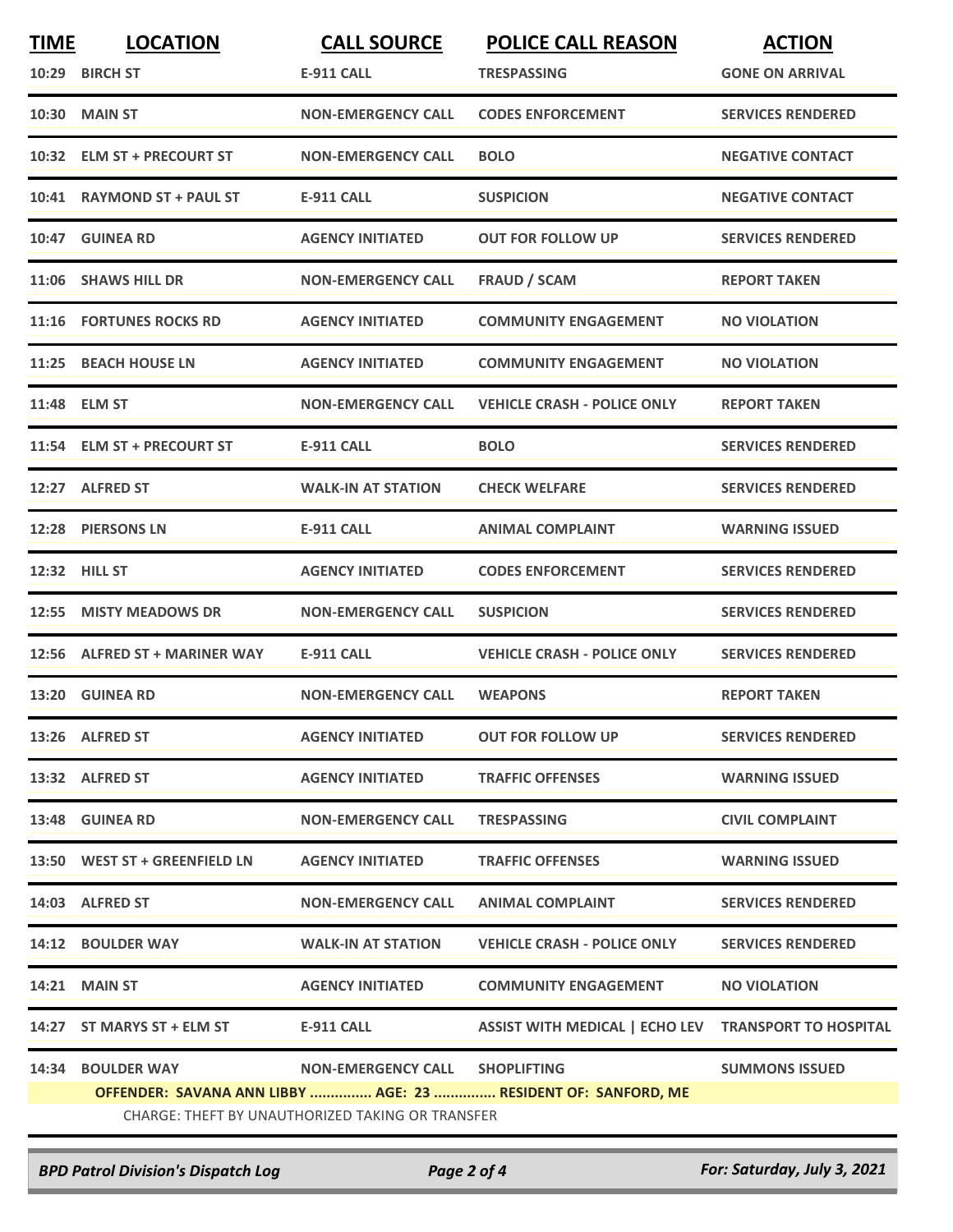| <b>TIME</b>      |                                                                                                                                                      | <b>CALL SOURCE</b>        | <b>POLICE CALL REASON</b>                  | <b>ACTION</b>             |  |  |
|------------------|------------------------------------------------------------------------------------------------------------------------------------------------------|---------------------------|--------------------------------------------|---------------------------|--|--|
|                  | 15:33 ELM ST + WEST ST                                                                                                                               | <b>E-911 CALL</b>         | <b>SUSPICION</b>                           | <b>SERVICES RENDERED</b>  |  |  |
| 15:40            | <b>WILLETT ST</b>                                                                                                                                    | <b>NON-EMERGENCY CALL</b> | <b>CIVIL COMPLAINT</b>                     | <b>SERVICES RENDERED</b>  |  |  |
| 16:05            | <b>FORTUNES ROCKS RD</b>                                                                                                                             | <b>AGENCY INITIATED</b>   | <b>COMMUNITY ENGAGEMENT</b>                | <b>NO VIOLATION</b>       |  |  |
| 16:09            | <b>WASHINGTON ST</b>                                                                                                                                 | <b>AGENCY INITIATED</b>   | <b>ALL OTHER</b>                           | <b>SERVICES RENDERED</b>  |  |  |
|                  | <b>16:18 POMERLEAU ST</b>                                                                                                                            | <b>E-911 CALL</b>         | 911 MISUSE                                 | <b>NEGATIVE CONTACT</b>   |  |  |
|                  | 16:22 BEACH HOUSE LN                                                                                                                                 | <b>AGENCY INITIATED</b>   | <b>COMMUNITY ENGAGEMENT</b>                | <b>NO VIOLATION</b>       |  |  |
| 16:36    FOSS ST |                                                                                                                                                      | <b>NON-EMERGENCY CALL</b> | <b>CRIMINAL MISCHIEF</b>                   | <b>REPORT TAKEN</b>       |  |  |
|                  | <b>16:37 WENTWORTH ST</b>                                                                                                                            | <b>NON-EMERGENCY CALL</b> | <b>MENTAL ILLNESS CASES</b>                | <b>SERVICES RENDERED</b>  |  |  |
| 16:42            | <b>WILLETT ST</b>                                                                                                                                    | <b>AGENCY INITIATED</b>   | <b>SUSPICION</b>                           | <b>REPORT TAKEN</b>       |  |  |
|                  | 16:44 BEACH HOUSE LN                                                                                                                                 | <b>NON-EMERGENCY CALL</b> | <b>ANIMAL COMPLAINT</b>                    | <b>SERVICES RENDERED</b>  |  |  |
| 16:47            | <b>PRECOURT ST + BAKERS WAY</b>                                                                                                                      | <b>AGENCY INITIATED</b>   | <b>TRAFFIC OFFENSES</b>                    | <b>WARNING ISSUED</b>     |  |  |
| 16:52            | <b>ALFRED ST + MAIN ST</b>                                                                                                                           | <b>NON-EMERGENCY CALL</b> | <b>VEHICLE CRASH - POLICE ONLY</b>         | <b>STATE FORM TAKEN</b>   |  |  |
| 17:22            | <b>BOULDER WAY</b>                                                                                                                                   | <b>NON-EMERGENCY CALL</b> | <b>VEHICLE CRASH - POLICE ONLY</b>         | <b>NO ACTION REQUIRED</b> |  |  |
| 17:40            | <b>HARRISON AVE</b>                                                                                                                                  | <b>NON-EMERGENCY CALL</b> | <b>DISTURBANCE / NOISE</b>                 | <b>NO ACTION REQUIRED</b> |  |  |
| 17:50            | <b>ALFRED ST</b>                                                                                                                                     | <b>NON-EMERGENCY CALL</b> | <b>MENTAL ILLNESS CASES</b>                | <b>NEGATIVE CONTACT</b>   |  |  |
| 18:48            | <b>BRIARWOOD DR</b>                                                                                                                                  | <b>AGENCY INITIATED</b>   | <b>OUT FOR FOLLOW UP</b>                   | <b>SERVICES RENDERED</b>  |  |  |
|                  | 18:54 ALFRED ST                                                                                                                                      | <b>WALK-IN AT STATION</b> | <b>MOTOR VEHICLE THEFT</b>                 | <b>REPORT TAKEN</b>       |  |  |
|                  | 19:18 HILLS BEACH RD                                                                                                                                 | <b>AGENCY INITIATED</b>   | <b>ANIMAL COMPLAINT</b>                    | <b>SERVICES RENDERED</b>  |  |  |
|                  | 19:26 ALFRED ST                                                                                                                                      | <b>NON-EMERGENCY CALL</b> | <b>OUT FOR FOLLOW UP</b>                   | <b>NEGATIVE CONTACT</b>   |  |  |
|                  | $19:26$ MAIN ST + HILL ST                                                                                                                            | <b>NON-EMERGENCY CALL</b> | <b>VEHICLE CRASH - POLICE ONLY</b>         | <b>SERVICES RENDERED</b>  |  |  |
|                  | 20:08 ALFRED ST                                                                                                                                      |                           | AGENCY INITIATED OPERATING UNDER INFLUENCE | <b>ARREST(S) MADE</b>     |  |  |
|                  | OFFENDER: JODI LEE KEIRSTEAD  AGE: 38  RESIDENT OF: WELLS, ME<br>CHARGE: OUI (DRUG OR COMBO)<br><b>CHARGE: UNLAWFUL POSSESSION OF SCHEDULED DRUG</b> |                           |                                            |                           |  |  |
| 20:14            | <b>MT VERNON ST</b>                                                                                                                                  | <b>NON-EMERGENCY CALL</b> | <b>SUSPICION</b>                           | <b>SERVICES RENDERED</b>  |  |  |
|                  | 20:22 SHOPS WAY                                                                                                                                      | <b>NON-EMERGENCY CALL</b> | <b>TERRORIZING</b>                         | <b>REPORT TAKEN</b>       |  |  |
| 20:36 ELM ST     |                                                                                                                                                      | <b>E-911 CALL</b>         | <b>DOMESTIC COMPLAINTS</b>                 | <b>REPORT TAKEN</b>       |  |  |

*BPD Patrol Division's Dispatch Log Page 3 of 4 For: Saturday, July 3, 2021*